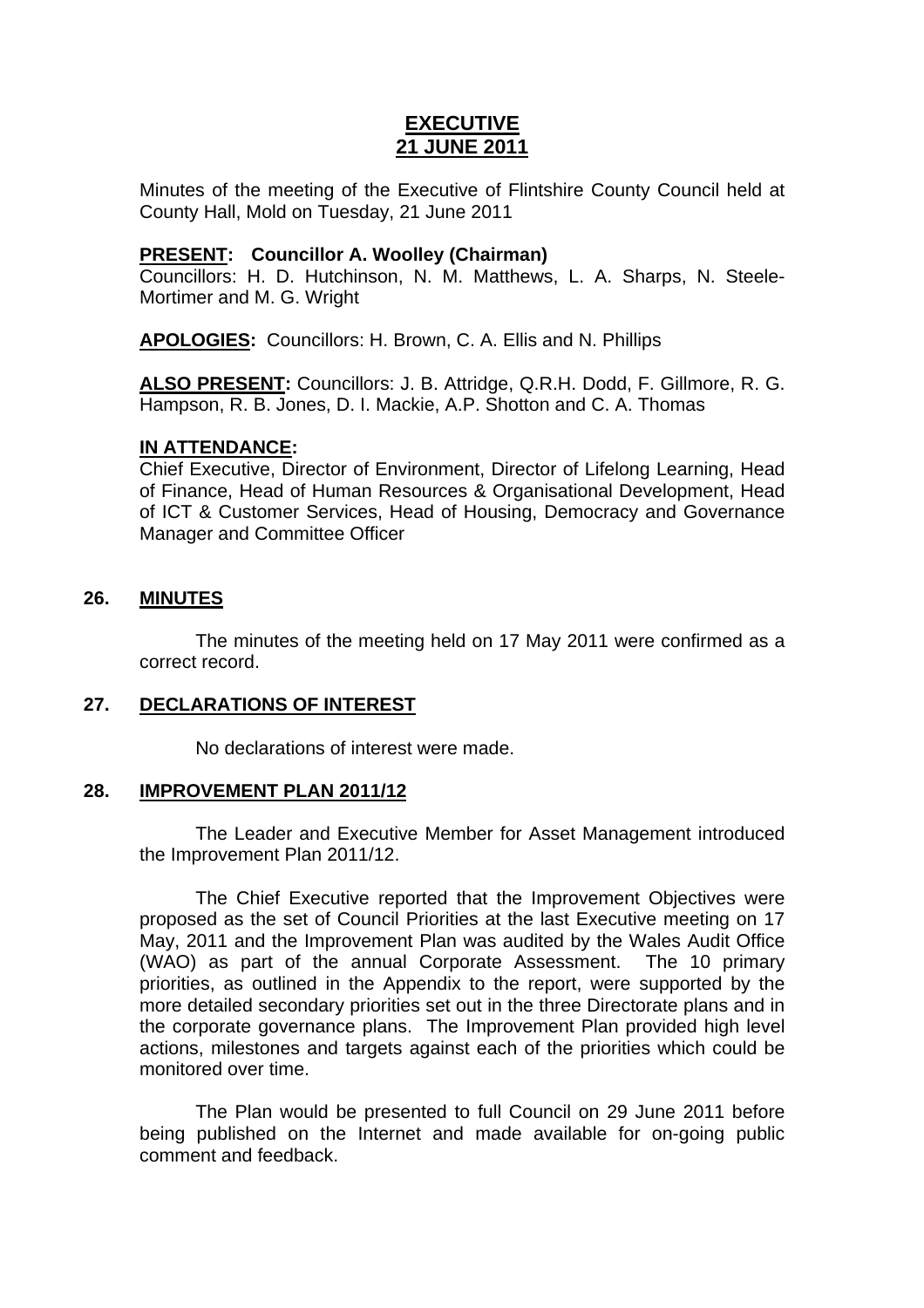# **RESOLVED:**

That the Improvement Plan 2011/12 be adopted.

## **29. REGULATORY PROGRAMME**

 The Leader and Executive Member for Asset Management introduced the proposed Regulatory Programme for Performance Audit Plan of the Wales Audit Office (WAO) for the period April 2011 to March 2012; the 2010/11 Financial Audit Outline for Flintshire County Council and the 2010/11 Financial Outline for the Clwyd Pension Fund.

 The Chief Executive explained that the range of work that the Auditor General and regulators would carry out would be detailed in a Work Plan and Timetable and would reflect the Council's improvement planning arrangements aligned to its improvement objectives. The fee base for this year reflected a reduction in audit and inspection activity based on risk and was identified as a result of improving performance and levels of assurance.

The Head of Finance outlined the key milestones of planned activity around the audit of financial accounts which would be reported to the Audit Committee and Council as appropriate.

### **RESOLVED:**

That the proposed Regulatory Programme for Performance Audit Plan of the Wales Audit Office (WAO) for the period April 2011 to March 2012, the 2010/11 Financial Audit Outline for Flintshire County Council and the 2010/11 Financial Audit Outline for the Clwyd Pension Fund be accepted.

### **30. FLINTSHIRE FUTURES – GOVERNANCE**

 The Leader and Executive Member for Finance and Asset Management introduced the developing arrangements for governance of the Flintshire Futures Programme.

 The Chief Executive provided details on the following democratic leadership and decision-making arrangements which were now in place:

- $\triangleright$  Regional Collaboration the Regional Leadership Board oversaw all regional activity and brought together all six Council Leaders and Chief Executives.
- $\triangleright$  Local Collaboration The Local Service Board oversaw all local activity and brought together the professional leaders of the local partner organisations and the Leader of the Council.
- $\triangleright$  Corporate Change the Corporate Change sub-programme was broadbased and complex. A full report would be made on the progress of the programme and its project at least twice a year to both Executive and Overview and Scrutiny.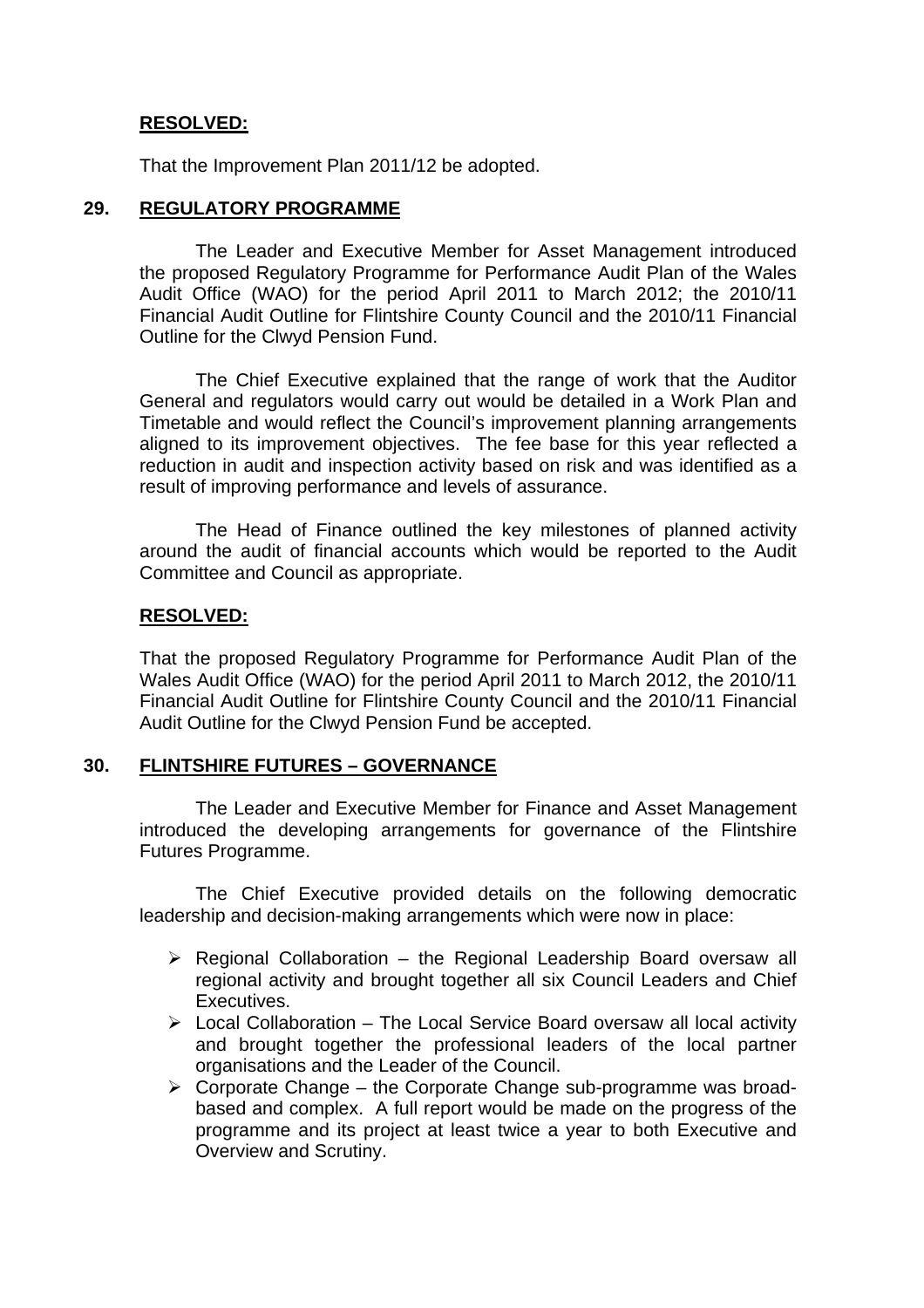$\triangleright$  Service Change – the Service Change sub-programme involved a number of service reviews which were reported to Executive and to Overview and Scrutiny at inception and scoping.

Further information could be provided to Members in the interim on request.

### **RESOLVED:**

That the developing governance arrangements for the Flintshire Futures Programme be endorsed.

## **31. REGIONAL ENVIRONMENT AND REGULATORY SERVICES PROGRAMME BOARD – PROGRESS REPORT**

 The Chief Executive introduced a progress report on the work of the Regional Environment and Regulatory Services Programme Board. Its terms of reference and membership were detailed in the appendix to the report.

 The Environment and Regulatory Services Programme Board was one of four Boards appointed by the Six Councils in North Wales to promote and achieve collaboration on Local Government functions and services. The Board had sponsored a number of new collaboration projects over the past year and had taken over responsibility for several projects where collaboration was already well established. Details of the new sponsored projects were detailed in Appendix 2 of the report.

 No formal Welsh Government (WG) response had been made to the 'Simpson Review', which built on the positive work of collaborative working at a regional level, but the work of the Board would ensure that the Council was well positioned to implement any recommendations from the WG.

# **RESOLVED:**

That the progress of the work of the Board be noted and endorsed.

### **32. MEDIUM TERM FINANCIAL STRATEGY (MTFS) 2011-15 UPDATE**

 The Leader and Executive Member for Finance and Asset Management introduced an update on the developing Medium Term Financial Strategy (MTFS) 2011-15 which included feedback from the Corporate Resources Overview and Scrutiny Committee and proposals for the adoption of the MTFS by the County Council.

 The discussions at the Corporate Resources Overview and Scrutiny Committee meeting on 19 May, 2011 had been helpful in identifying how the draft MTFS document could be enhanced particularly in Section 6, on Financial Planning and Operating Principles to more fully describe the intent to examine existing budgets and reduce costs as well as examining new proposals in detail. An improved explanation of Value for Money (VFM) and a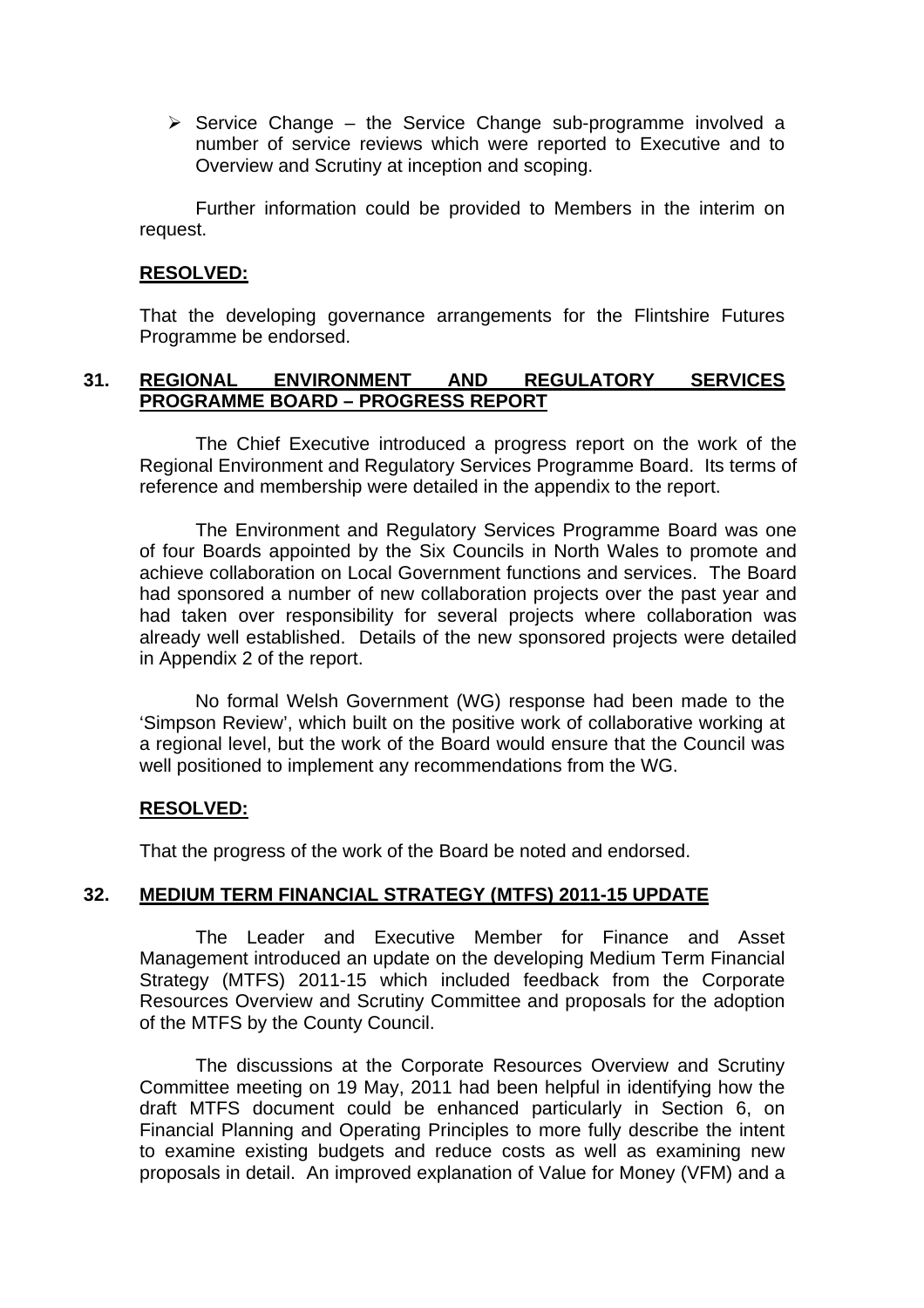simplified VFM model had been produced with the advice of Councillor R.B. Jones. Officers had continued to develop the MTFS and a final document which took into account the comments from the Corporate Resources Overview and Scrutiny Committee would be presented to full Council on 29 June, 2011 as part of the Council's Budget and Policy Framework under the Constitution.

The Chief Executive commented on the importance of forecasting for future resource levels and needs and to have clear priorities with appropriate support throughout the rigorous work that would be required.

### **RESOLVED:**

That the Medium Term Financial Strategy be recommended to County Council for adoption as part of the Council's Budget and Policy Framework under the Constitution.

# **33. CUSTOMER SERVICE STRATEGY 2010/2013 – PROGRESS REPORT**

 The Leader and Executive Member for Finance and Asset Management introduced an update on the progress made towards the implementation of the Customer Services Strategy.

 The Head of ICT and Customer Services provided details of the Customer Access Channel Shift project, which was a key project within the Flintshire Futures Programme with the objective of realising efficiency savings by moving customers to more cost effective ways of accessing the Council's information and services. Data gathering was underway to identify how customers access the Council on a service level basis, via the telephone, website or face to face.

 In partnership with the Department for Works and Pensions (DWP) a 'tell us once' service had been developed which was due to go live on 8 July, 2011. The end result would be the ability for members of the public to notify all necessary agencies and Council departments (e.g. Pensions, Passport Office, Council Tax, Benefits, etc.) that a person had deceased rather than contacting numerous agencies separately.

 A new approach to customer services training had been developed in partnership with Deeside College. The training material which would be used to achieve the Flintshire County Council Customer Service Award had been accredited by the Oxford Cambridge RSA (OCR) awarding body.

 In response to a question on the recording of telephone calls, the Head of ICT and Customer Services said that this was being considered as part of the new telephone system project.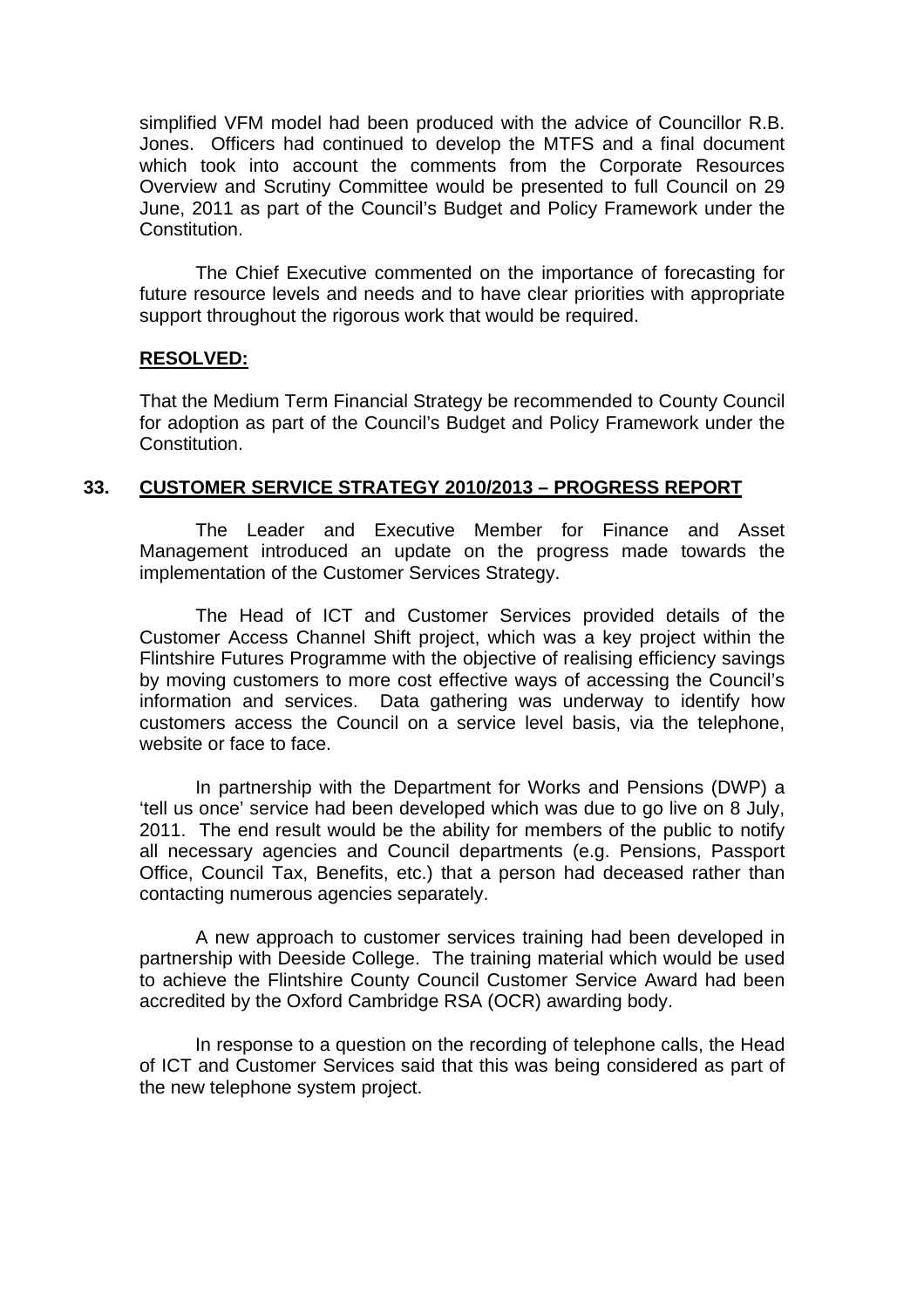# **RESOLVED:**

That the report and progress made in implementing the Customer Services Strategy be noted.

# **34. 14 – 19 INSPECTION**

 The Executive Member for Education introduced the published report from Estyn on the "Area Inspection on the quality and standard of provision for 14 to 19 year old learners in Flintshire". He congratulated the Principal Learning Advisor for Secondary Schools, all Headteachers, staff and School Governors for a positive report which judged current performance and prospects for improvement as good.

 The Director of Lifelong Learning reported that the outcome of the inspection of 14 – 19 provision in Flintshire was significantly better than any previously published 14 – 19 Area Inspections in Wales. Actions resulting from inspection recommendations were to be integrated into the Council's improvement planning and would be monitored as part of regular link inspection visits.

The Chief Executive commented that the gradings awarded by the inspection team matched those within the self evaluation report produced by the local partnership.

 The Executive Member for Regeneration and Tourism commented on the positive results which he felt would assist young people in gaining the skills base needed for their future.

### **RESOLVED:**

- (a) That the contents of the Inspection report be noted and endorsed and congratulations be expressed to all partner organisations involved in the process; and
- (b) That work continues on the programme of School Modernisation in order to meet the requirements of the first recommendation in 3.03 of the report.

# **35. QUARTER 4/YEAR END PERFORMANCE REPORT REVIEW 2010/11**

 The Leader and Executive Member for Finance and Asset Management introduced the report which detailed the Quarter 4/Year End service performance reports produced at the Head of Service/Divisional level under the adopted business model of the Council. The update of the Strategic Assessment of Risks and Challenges (SARC) summary was contained within the performance reports.

The Chief Executive explained that Appendix 1 to the report contained a schedule of all of the Improvement Targets which were reported on a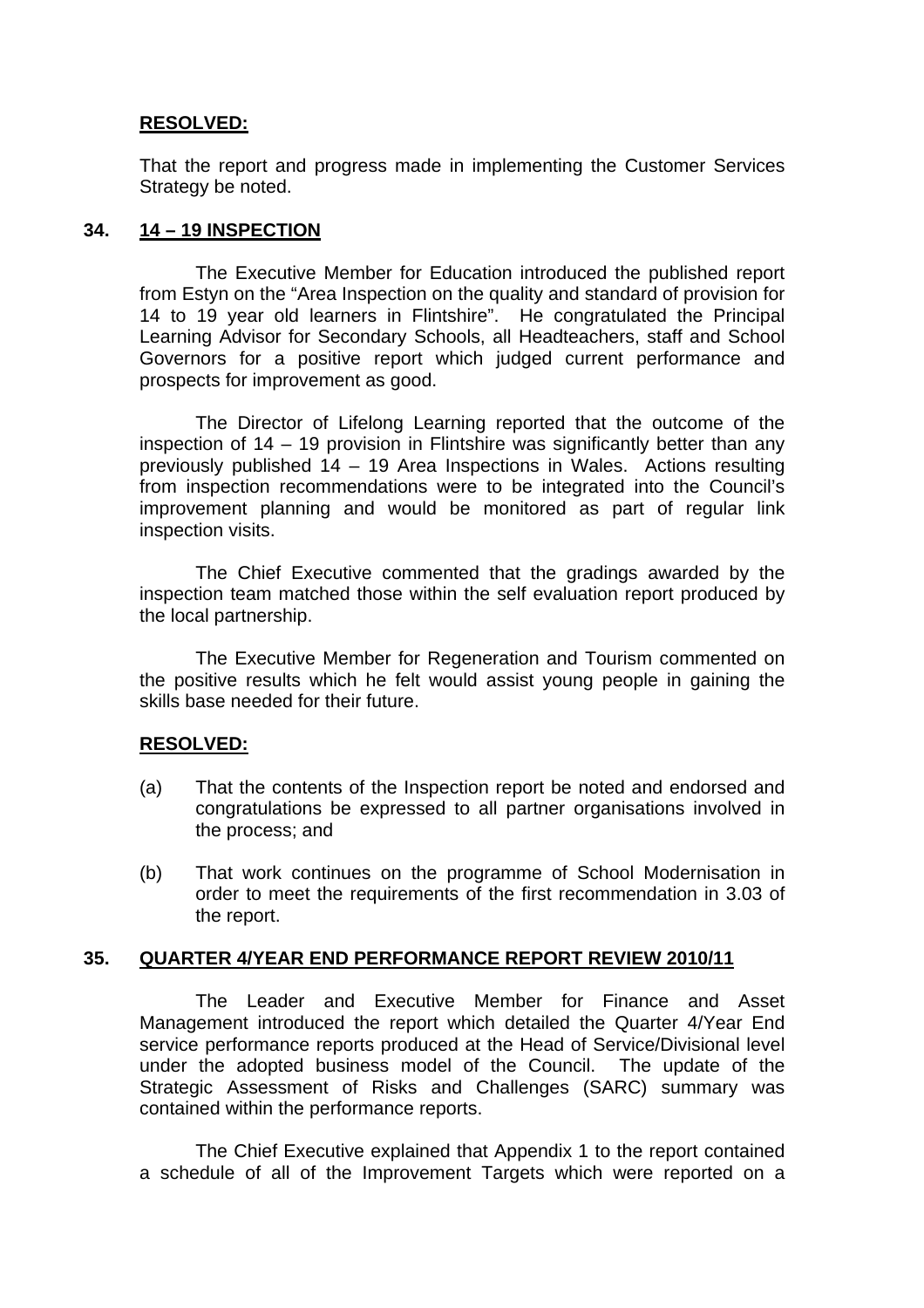quarterly basis. This was in line with the revised list of Improvement Targets endorsed by Executive on 18 January 2011. A schedule of the Outcome Agreement measures could be found at Appendix 2 of the report. This contained an assessment of performance using the Red, Amber and Green (RAG) Status.

Analysis of the Quarter 4/Year End SARC showed that 2 of the risks were currently identified as high (red) compared to 5 in the previous quarter. The two high (red) risk areas were:-

- CD23 Procurement of Independent Sector Placements for Looked after Children
- CD20 School Buildings/School Modernisation

The Chief Executive suggested that these areas be referred to the appropriate Overview and Scrutiny Committees for consideration and proactive management action.

# **RESOLVED:**

- (a) That high (red) risk performance areas outlined within the report be referred to the appropriate Overview and Scrutiny Committee for management action;
- (b) That the year end position of the Strategic Assessment of Risks and Challenges (SARC) contained within the performance report be noted;
- (c) That the progress made against the Improvement Target Action Plans contained within the performance report be noted; and
- (d) That the progress made against the Outcome Agreement measures be noted.

# **36. REVENUE BUDGET MONITORING 2010/11 (MONTH 12)**

 The Leader and Executive Member for Finance and Asset Management introduced the report which provided the most up to date revenue budget monitoring information (Month 12) for the Council Fund and the Housing Revenue Account in 2010/11. He thanked the officers for the work undertaken to present an improved position for the Authority with the projected year end position as estimated at Month 12 being:

- Council Fund Net underspend of £0.303M (underspend of £0.037M at Month 11)
- $\triangleright$  Housing Revenue Account Net underspend of £0.520M (underspend of £0.311M at Month 11)

A significant reason for the improved position was the notification from the Welsh Government (WG) on 28 March, 2011 of grant funding of £0.221M which had been used to help reduce the overspend on Children's Services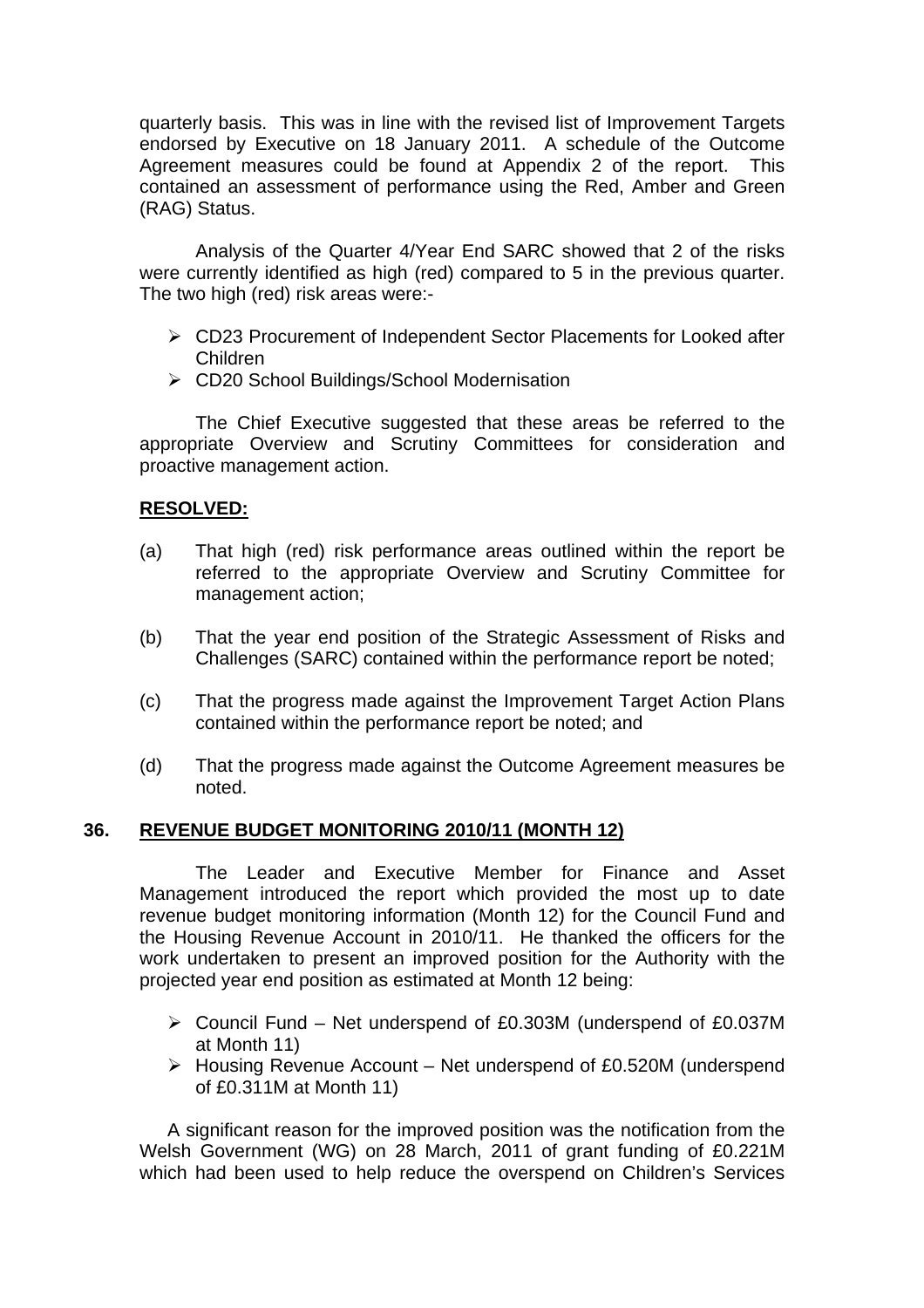Out of County Placements from £0.440M to £0.207M. The Chief Executive explained that the grant funding would assist in meeting the growing demand and costs for Domiciliary Care.

The Head of Finance reported that the Final Outturn position would be reported to Executive on 19 July, 2011 and the Corporate Overview and Scrutiny Committee on 21 July, 2011.

Movements to date on unearmarked reserves and the estimated level of contingency sum were detailed in the appendix to the report. As a result of the movement, the estimated amount currently projected in the Contingency Reserve was £1.362M. This was £1.071M more than the £0.291M anticipated when the 2011/12 budget was set.

Various requests for carry forward funding had been received which were detailed in the report.

Appendix 8 to the report detailed the reasons for significant variances occurring to date on the Housing Revenue Account, and actions planned to deal with them. The Head of Housing reported that proposals for how the Housing Revenue Account budget was presented in the future to show how expenditure impacted on the performance of the service were being considered.

#### **RESOLVED:**

- (a) That the report be noted;
- (b) That the carry forward requests be approved;
- (c) That the estimated Council Fund Contingency Sum as at 31 March 2011 be noted; and
- (d) That the projected final level of balances on the Housing Revenue Account be noted.

#### **37. SCHOOL MODERNISATION: SECONDARY REVIEW**

 The Executive Member for Education introduced the report to commission a community consultation for Area Reviews of Secondary School Provision, in accordance with the Council's School Modernisation Strategy and 14 – 19 Transformation Strategic Outline Case.

 The Flintshire School Modernisation Strategy included the requirement to review schools with over 25% surplus places. There were currently 3 Secondary Schools in excess of this percentage. It was recognised that solutions could not be found without the Local Authority, Schools and other partners working together and the reviews of the provision were to be held on an area basis. This would involve wider planning discussions in the three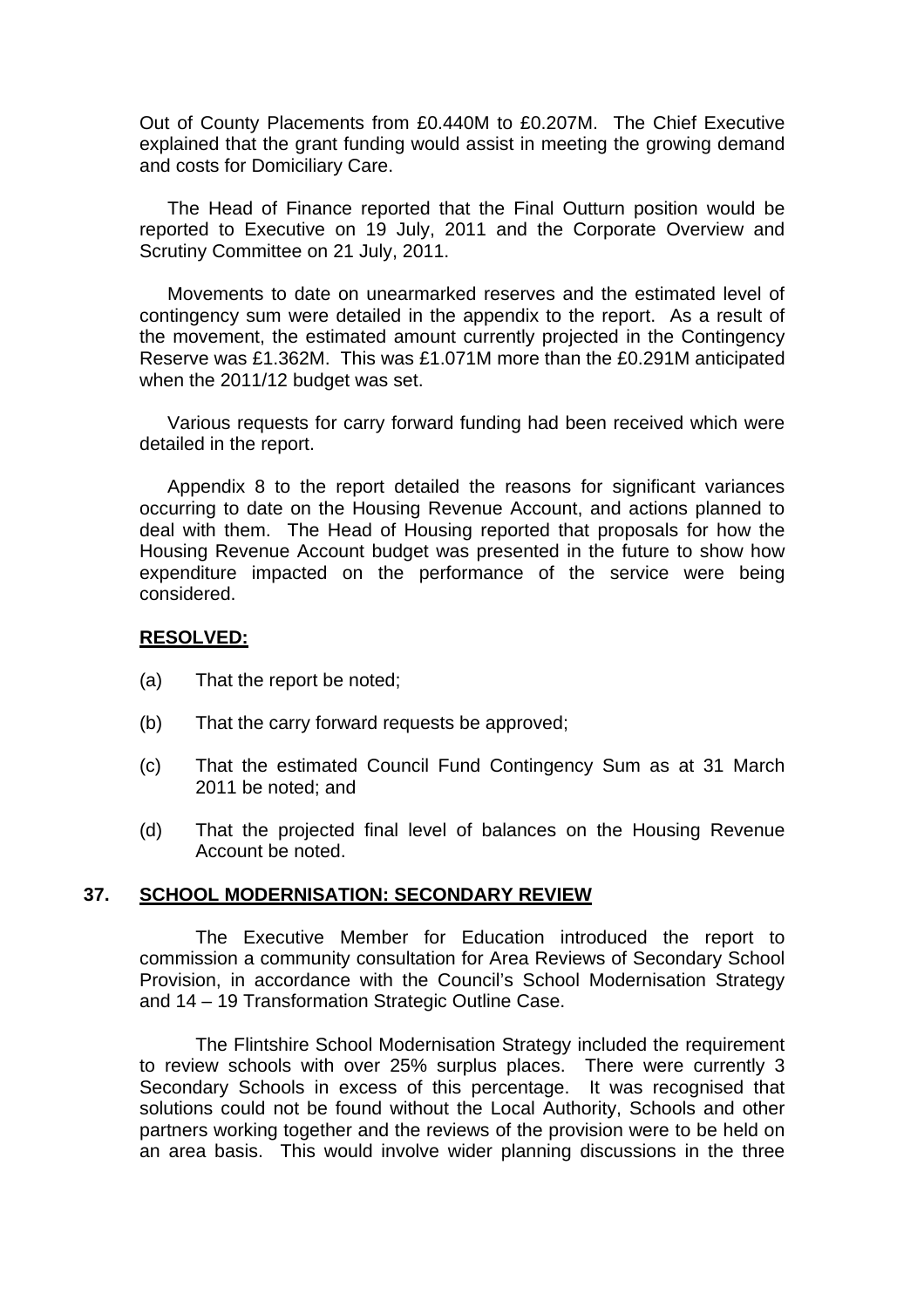areas of Holywell, Queensferry/Shotton/Connah's Quay and Mold/Mynydd Isa/Buckley.

 The Lifelong Learning Overview and Scrutiny Committee met on 9 June, 2011 to consider this report and recommended to commission a seminar on the initial option appraisals for each area on 30 June, 2011. It was proposed that the initial consultation period began before the end of the 2011 academic year and all responses to the consultations would be reported to Members where consideration would be given to the formulation of preferred options. In the event of objections, the decision would be for Welsh Ministers of the Welsh Government (WG) to make.

 The Director of Lifelong Learning commented that the Council was committed to working with schools and communities to secure high quality learning opportunities for all. He referred to the challenge to ensure that Flintshire schools continued to provide an appropriate 'fit for purpose' environment for the 21<sup>st</sup> century at a time when limited funds were available to deliver increasing expectations. Following consultation with stakeholders on the original School Modernisation Strategy parents and students would now be involved in developing the next steps for education in their local areas.

 The Chief Executive added that in its 2009 report on the strategic management of education in Flintshire, Estyn identified tackling school modernisation as a key recommendation. Whilst recognising that considerable preparatory work had been undertaken, the 2009  $14 - 19$  Area Inspection recommended that there was a challenge to address inefficient provision. The future allocation of funding to improve learning environments also depended on the Council meeting the WG expectation in reducing surplus capacity.

 The Executive Member for Waste Management sought an assurance that all options suggested through community consultation would be considered. The Director of Lifelong Learning gave this assurance and explained that options appraisals would be carried out for all suggested options.

The Deputy Leader and Executive Member for Environment raised concerns around the expectations of the WG and possibility of future funding being reduced if the Council did not meet the WG recommended levels of surplus places. He asked if the cost of a surplus place could be provided to all Members during the Workshop on 30 June, 2011 and asked how the WG calculated the cost of surplus places.

 The Director of Lifelong Learning said that details around the costs of surplus places at the three affected Flintshire secondary schools would be provided to all Members during the Workshop.

In response to comments around future funding, the Chief Executive explained that the WG had not committed to withdrawing future funding but it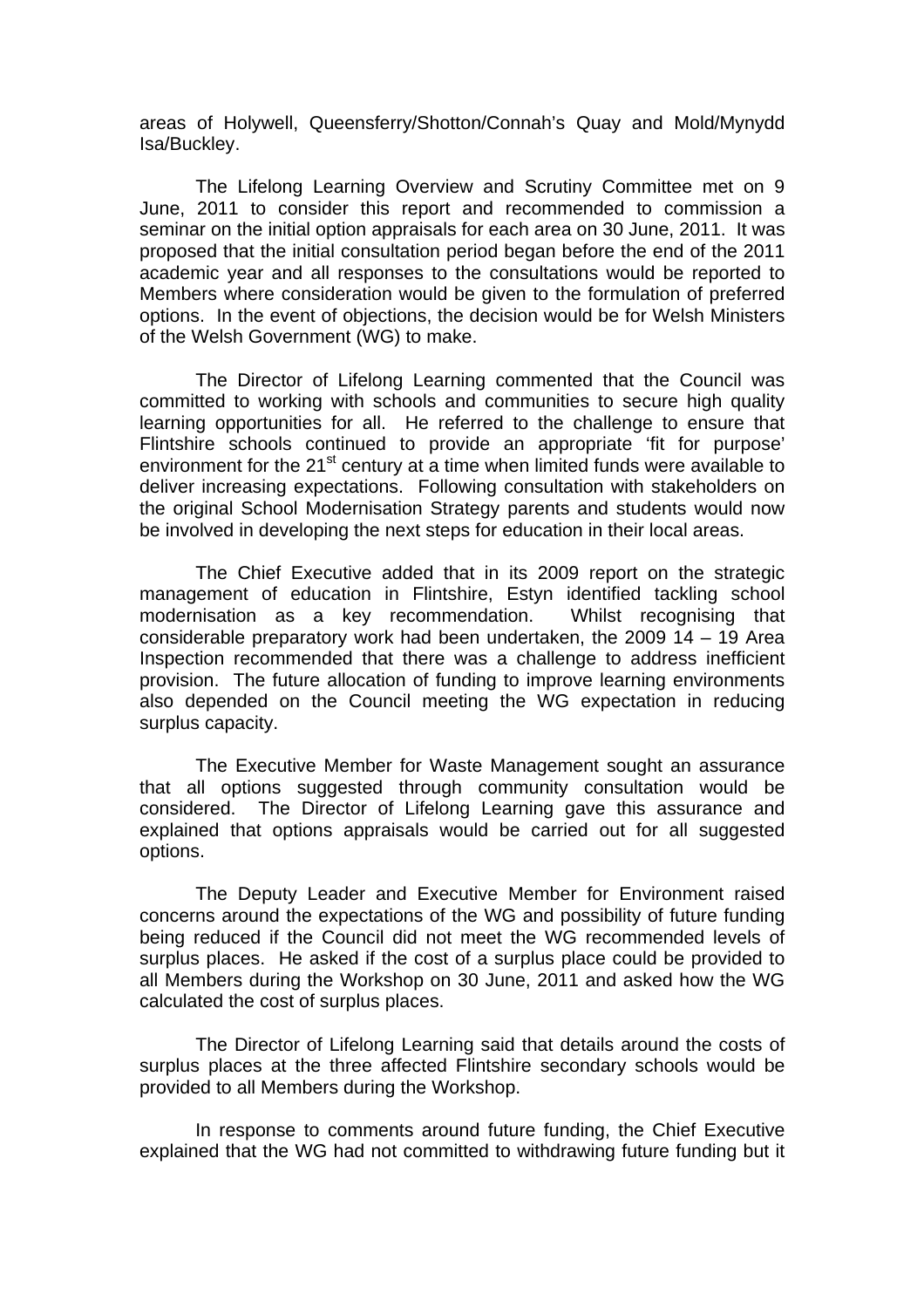was not clear how not meeting the criteria on surplus places would be enforced.

### **RESOLVED:**

- (a) That the outlined methodology be adopted for consulting with communities;
- (b) That the full involvement of the Lifelong Learning Overview and Scrutiny Committee in considering developing option appraisals in each area be supported and formal reports at each stage of the area review process be received; and
- (c) That a further report following the Consultation Stage which sets out recommendations following the full option appraisal consultation in each area be commissioned.

## **38. DEESIDE LEISURE CENTRE: PHASE 4 SPA POOL**

 The Executive Member for Leisure Services and Public Protection introduced a report to seek approval for Phase 4 of the re-development of Deeside Leisure Centre.

 The development of the spa facility at Deeside Leisure Centre was due to commence in August 2011. Alliance Leisure Services and the project board had recommended the inclusion of a spa pool into the development as it would give the Council greater flexibility when considering the future of the two other health suites offered within the County at Flint Pavilion and Holywell Leisure Centre. Further reports outlining development proposals for both Flint and Holywell Leisure Centres would be submitted to Executive in due course.

It was clarified that the reference to Tanning treatments outlined in the Appendix to the report did not refer to sunbeds. This followed the decision taken by the Executive on 6 October, 2009 that all sunbeds be removed from Council Leisure Centres.

# **RESOLVED:**

That the proposed Phase 4 re-development works at Deeside Leisure Centre (subject to the spa pool falling within the electrical loading restrictions) be approved and officers be authorised to conclude a Works Contract to meet all requirements within the financing constraints.

### **39. COMMUNITY HOUSE REVIEW**

 The Leader and Executive Member for Finance and Asset Management proposed that this report be deferred to the next meeting of the Executive to allow the Executive Member for Housing to introduce and speak to the report.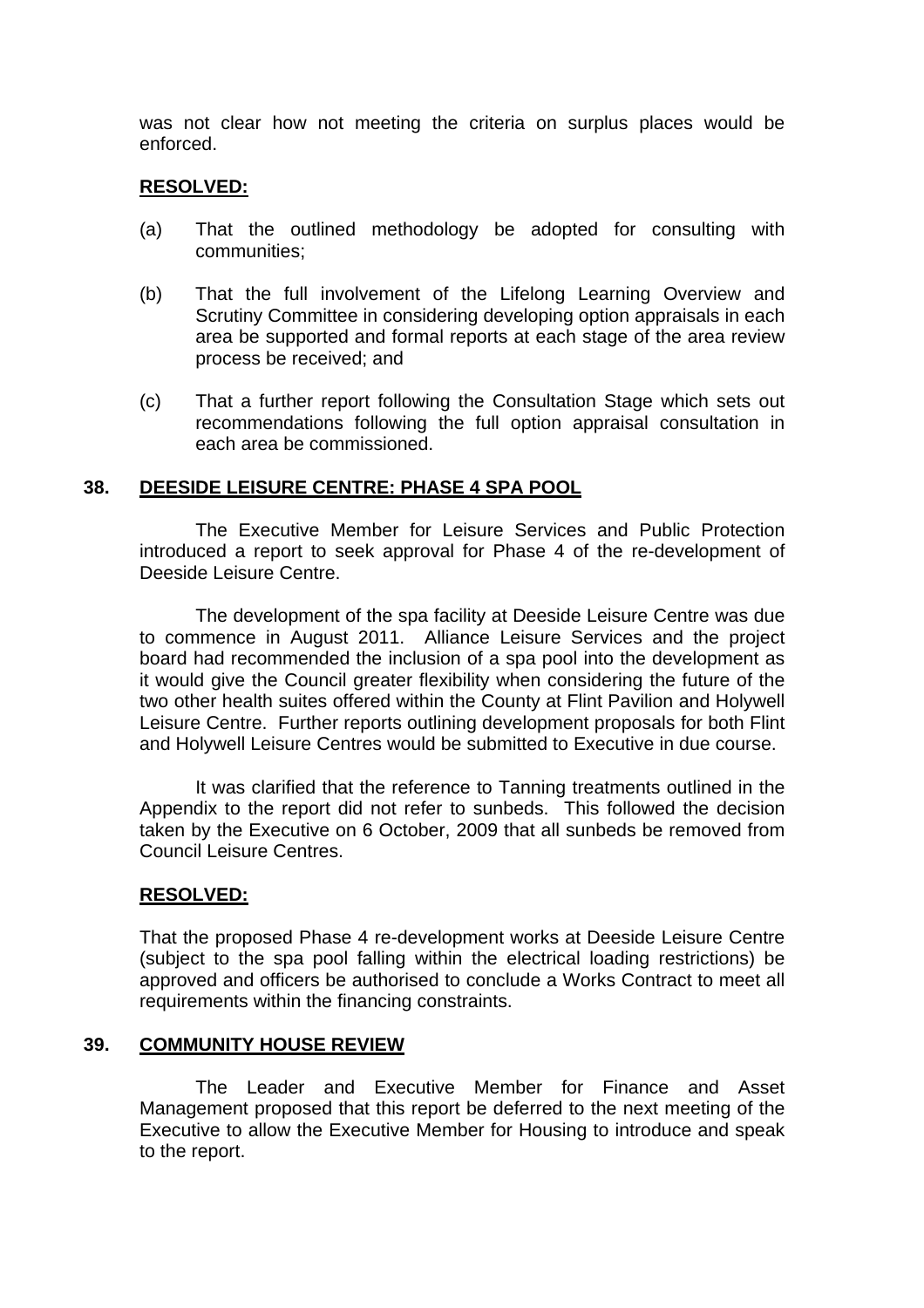# **RESOLVED:**

That this item be deferred to the next meeting of the Executive scheduled for 19 July, 2011.

# **40. SECOND CHILDREN'S SAFEGUARDING MANAGER POST WITHIN SOCIAL SERVICES FOR CHILDREN**

 The Leader and Executive Member for Finance and Asset Management introduced the report which sought permission to appoint a second Children's Safeguarding Manager to fill the current capacity gap, plus accompanying administrative support.

 The Head of Housing commented that the number of children on the child protection register had risen in recent years as a result of national high profile child death cases. It was clear therefore that the rise did not reflect a short term increase but rather a long term trend which was anticipated to continue. New requirements as outlined in the Children Act 2008 further demonstrated the need for increased capacity to advise on placements in the health and education sector. The costs of appointing to these posts would be met within existing budgets.

### **RESOLVED:**

- (a) That the proposal to recruit an additional post of Children's Safeguarding Manager for a three year contract be endorsed;
- (b) That an additional part time administrative support for the same period be endorsed;
- (c) That the situation be reviewed in 2014 and a decision made at that time to extend or delete the post; and
- (d) That the Head of Social Services for Children and the Head of Development and Resources commence discussions with the relevant officers with a view to developing the ideas around a Safeguarding Unit.

### **41. MENTOR/VOLUNTEER PROJECT UPDATE (MAY 2011)**

 The Leader and Executive Member for Finance and Asset Management introduced a report which outlined the review of the Mentor/Volunteer Project and proposals to increase the post-holder's hours to meet the growth and demand generated by the project.

 The Head of Housing explained that the project had exceeded expectations in its first year and was expected to further expand in 2011/12 with volunteers beginning to demonstrate effective outcomes. This represented a positive achievement in terms of service development combined with valuable outcomes for the children/young people in receipt of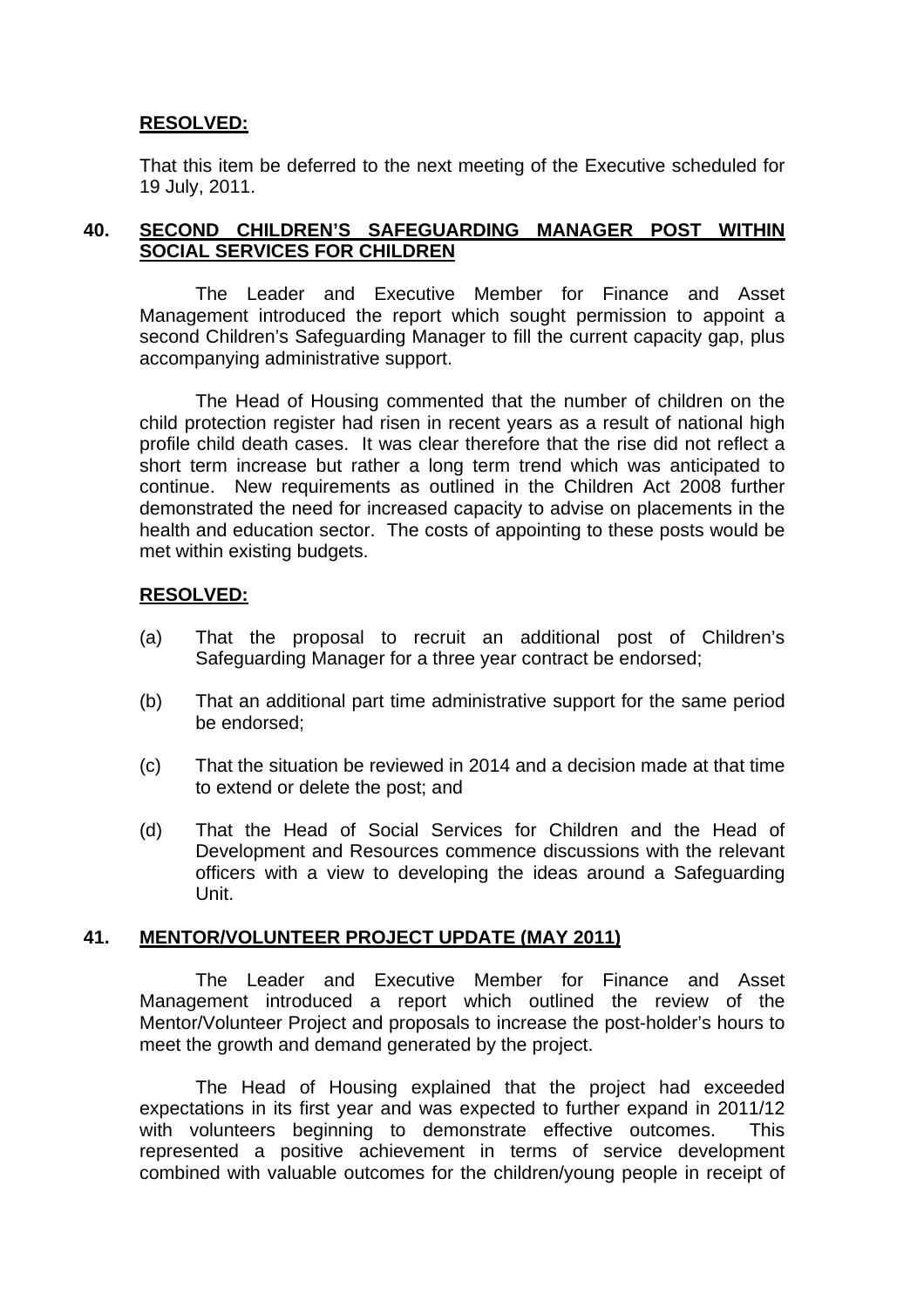services. It was expected that the additional costs for increasing the postholder's hours would be met by the Social Services for Children base budget allocation.

### **RESOLVED:**

That the expansion of the project by increasing the postholder's available hours as detailed in the report be approved.

# **42. RURAL DEVELOPMENT PLAN FOR WALES 2007-2013, BUSINESS PLAN 2**

 The Executive Member for Regeneration and Tourism introduced an update on the progress of the implementation of the Rural Development Plan (RDP) for Wales 2007 – 2013 for both Business Plan 1 and Business Plan 2.

 The County Council acted as the Lead Body providing the administration, support and management for the programme and was responsible for overseeing the implementation of Axis 3 in Flintshire. Measures under Axis 3 sought to increase economic performance and income levels and improve the quality of life, whist addressing issues of social inclusion and isolation within rural areas. Axis 4 sought to pilot innovative rural development projects and was delivered by Cadwyn Clwyd who contract directly with the Welsh Government (WG).

 In December, 2010 the WG approved detailed project applications with a total value of approximately £4.98M for investment in Flintshire's rural communities. The Executive Member for Regeneration and Tourism also took the opportunity to thank the Rural Development Officer for the way in which the projects were administered. His comments were echoed by the Leader of the Council.

 In response to concerns raised around future maintenance costs, the Executive Member for Regeneration and Tourism recognised the pressures placed on Councils following the creation of new walking, cycling and riding routes. A number of suggestions on how to meet the demand of on-going maintenance were being considered and the concerns raised would be noted.

### **RESOLVED:**

That the progress be noted and the implementation of the Rural Development Plan (RDP) for Wales 2007-2013 for both Business Plan 1 and Business Plan 2 be approved.

# **43. FLINTSHIRE FLOOD RISK ASSESSMENT**

 The Executive Member for Environment introduced the report advising of the requirement to undertake a Flood Risk Assessment and areas of potential risk.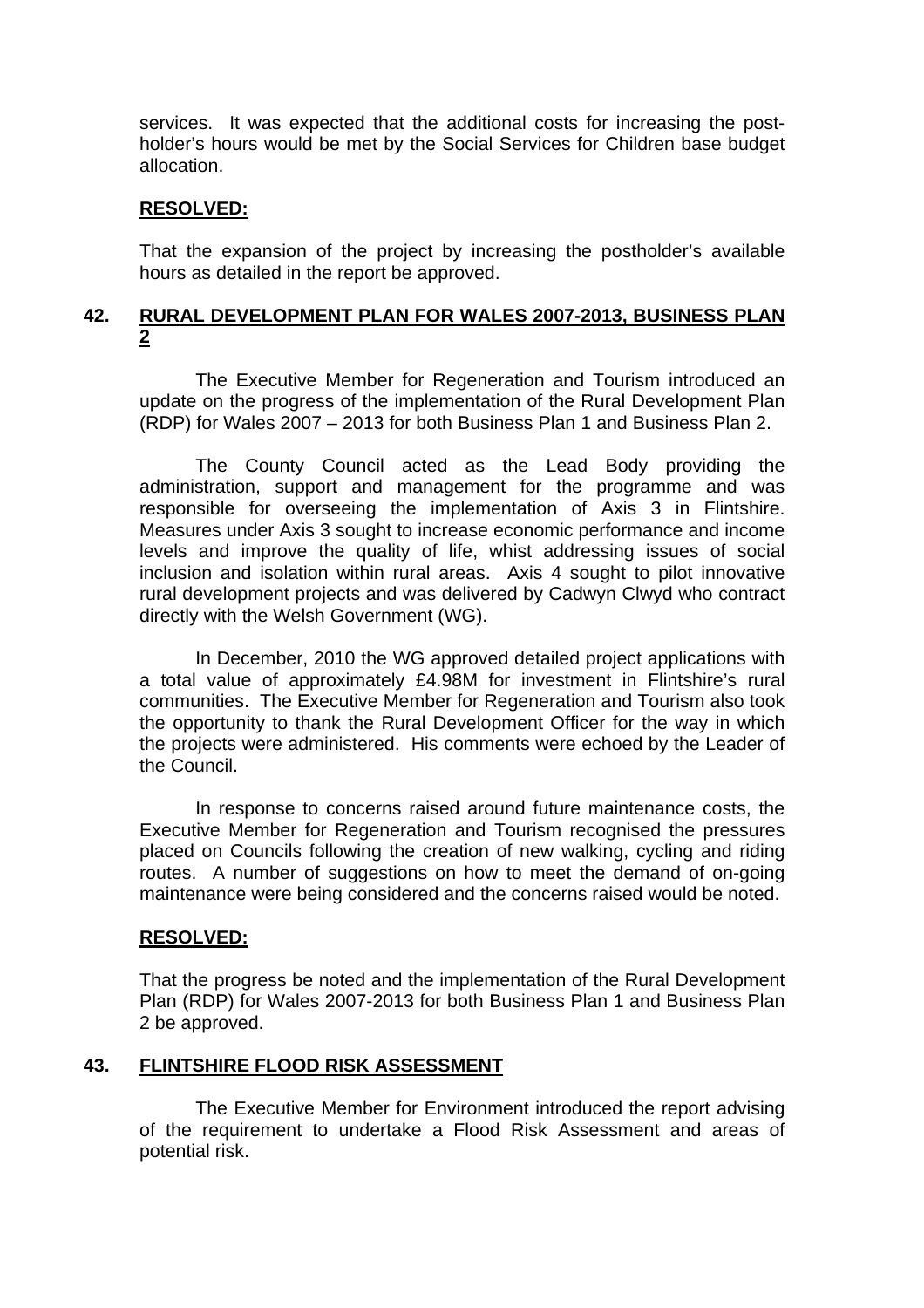The Director of Environment reported that following a report undertaken by Sir Michael Pitt in 2007 the Government published two key pieces of legislation which gave Councils in Wales additional responsibility to develop, maintain, apply and monitor a strategy for dealing with surface water, ground water and ordinary watercourses.

He outlined the three Key Stages of the Flood Risk Management Cycle under the Flood Risk Regulations and explained that in reviewing the areas which may form the basis of the Preliminary Flood Risk Assessment no locations had been identified in Flintshire, through the use of the guidance. There was however, clear historical evidence that problems had been caused by flooding in areas of Flintshire and as part of the Councils Project Appraisal Reports, potential areas of concern would be reported to the Welsh Government (WG) to inform general levels of cost/expenditure throughout Wales for dealing with potential areas of flooding.

### **RESOLVED:**

That the Preliminary Flood Risk Assessment be noted and approved.

# **44. SALARY OVERPAYMENTS**

 The Leader and Executive Member for Finance and Asset Management introduced the report which advised on progress made in managing the salary overpayments and provided a factual and balanced overview of the issues and the handling strategy.

 The Head of Human Resources and Organisational Development explained that the cause of the majority of overpayments was a result of late notification of changes and leavers from departments to the HR Service Centre. Notifications from schools were highlighted as a particular area of concern and procedures within payroll and education staffing had been enhanced to ensure that employees were not paid beyond the notified contract date. Following the overpayments audit conducted in August, 2010 a follow up audit had since been carried out in which the auditors had been pleased to note that all recommendations had been implemented.

 Early settlement of disputes was encouraged through a combination of protocols and active case management by Human Resources staff whose aim was to provide a comprehensive framework for good practice in communicating with employees, managers and trade union representatives.

### **RESOLVED:**

That the work undertaken be noted and the measures and actions continuing to address the identified issues and risks be endorsed.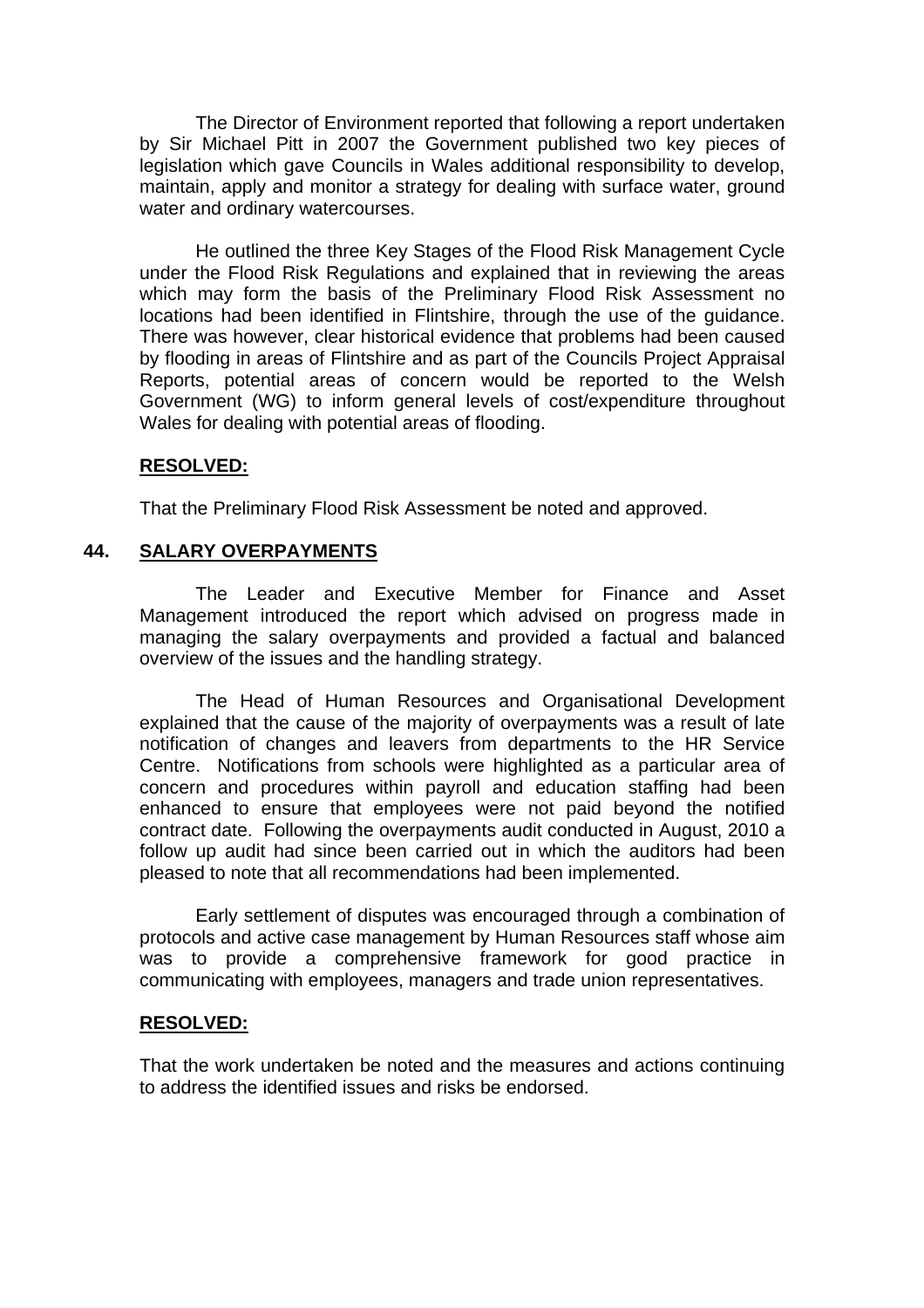## **45. FLINTSHIRE LEAN ACADEMY**

 The Leader and Executive Member for Finance and Asset Management introduced the report which provided an overview of the Lean Academy project, a key enabling and support project within the Flintshire Futures Programme. The report also detailed the outcomes of the initial series of lean reviews undertaken.

The Head of ICT and Customer Services reported that the objective of the Lean Academy project was to create local capacity in the use of lean business improvement techniques to deliver change, service improvements and efficiencies aligned to the Flintshire Futures Programme. Rather than depend on expensive external resources to meet the increasing requirement for lean skills and capacity it was decided to improve the capability and capacity internally. Feedback from staff who had participated in the Flintshire Academy project had been extremely positive and the staff involved had shown enthusiasm, energy and commitment to the reviews they had undertaken.

Reviews had been undertaken on Procurement, Accounts Receivable, Planning Enforcement, Complaint Handling, Committee Administration, ICT Service Requests, Education Statementing and Planning Appeals. The approach taken to develop lean capacity was innovative and had the potential to be replicated in other organisations and offered potential collaborative opportunities.

The Executive Member for Regeneration and Tourism commended the work of the Lean Academy project and encouraged close working between the Council and Toyota to develop this initiative further.

### **RESOLVED:**

That the report be noted and the approach taken to introduce lean skills and capacity within the organisation be endorsed.

#### **46. DURATION OF MEETING**

The meeting commenced at 9.30 a.m. and ended at 11.30 a.m.

### **47. MEMBERS OF THE PRESS AND PUBLIC IN ATTENDANCE**

There were two members of the press and two members of the public in attendance.

> **……………………………. Chairman**